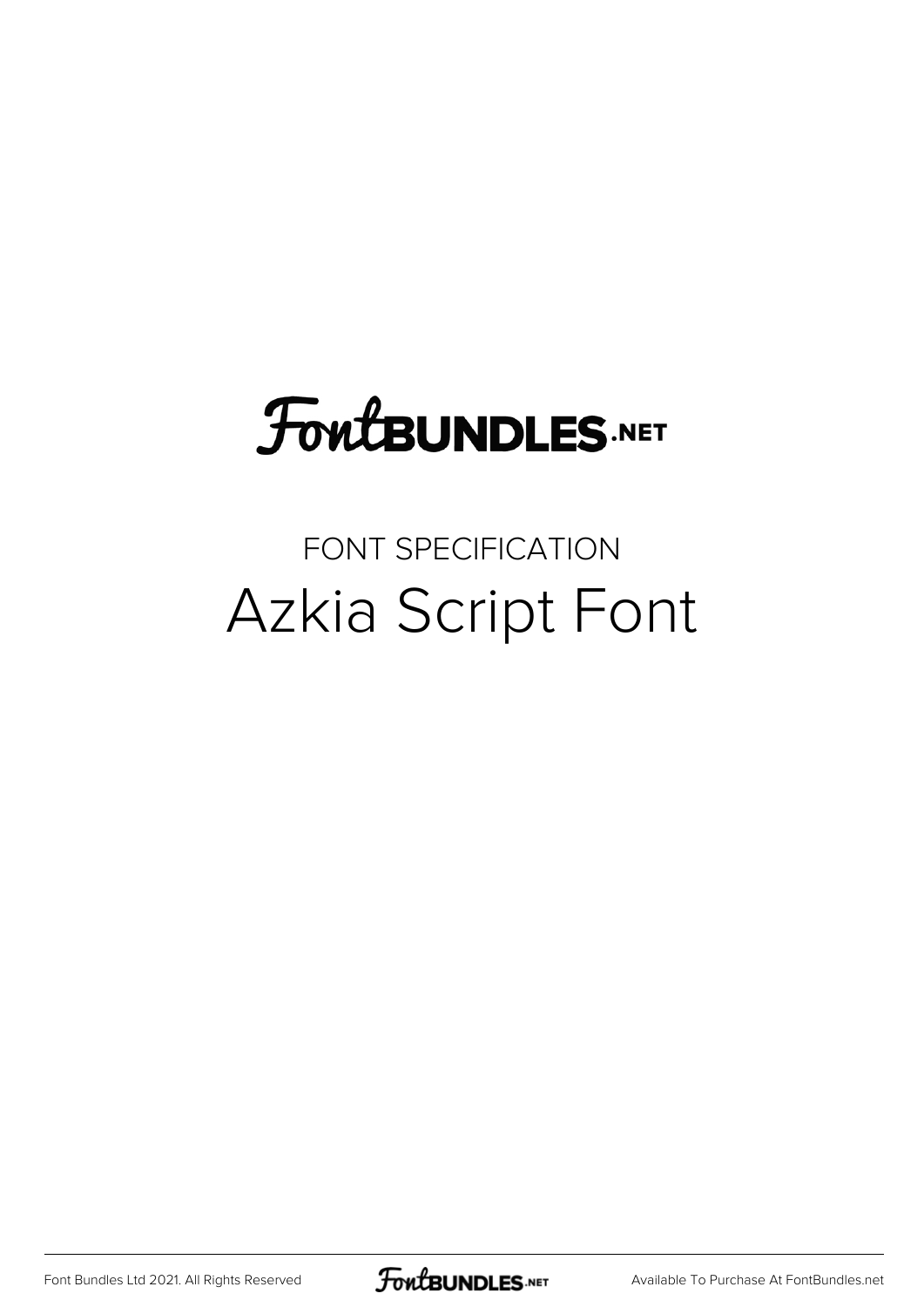## Azkia Script - Regular

**Uppercase Characters** 

 $A\mathcal{B}\mathcal{C}\mathcal{D}\mathcal{E}$  fg  $\mathcal{H}J\mathcal{K}\mathcal{D}\mathcal{W}\mathcal{V}$  $OPQRSTUVXXY2$ 

Lowercase Characters

 $a \not b \not{c} \not c \not{e} \not{e} \not{q} \not{h} \iota_{j} \not{k} \ell$ m n o p q r s  $\tau$ u v u  $\psi$ 

 $x y y$ 

**Numbers** 

0123456789

Punctuation and Symbols

All Other Glyphs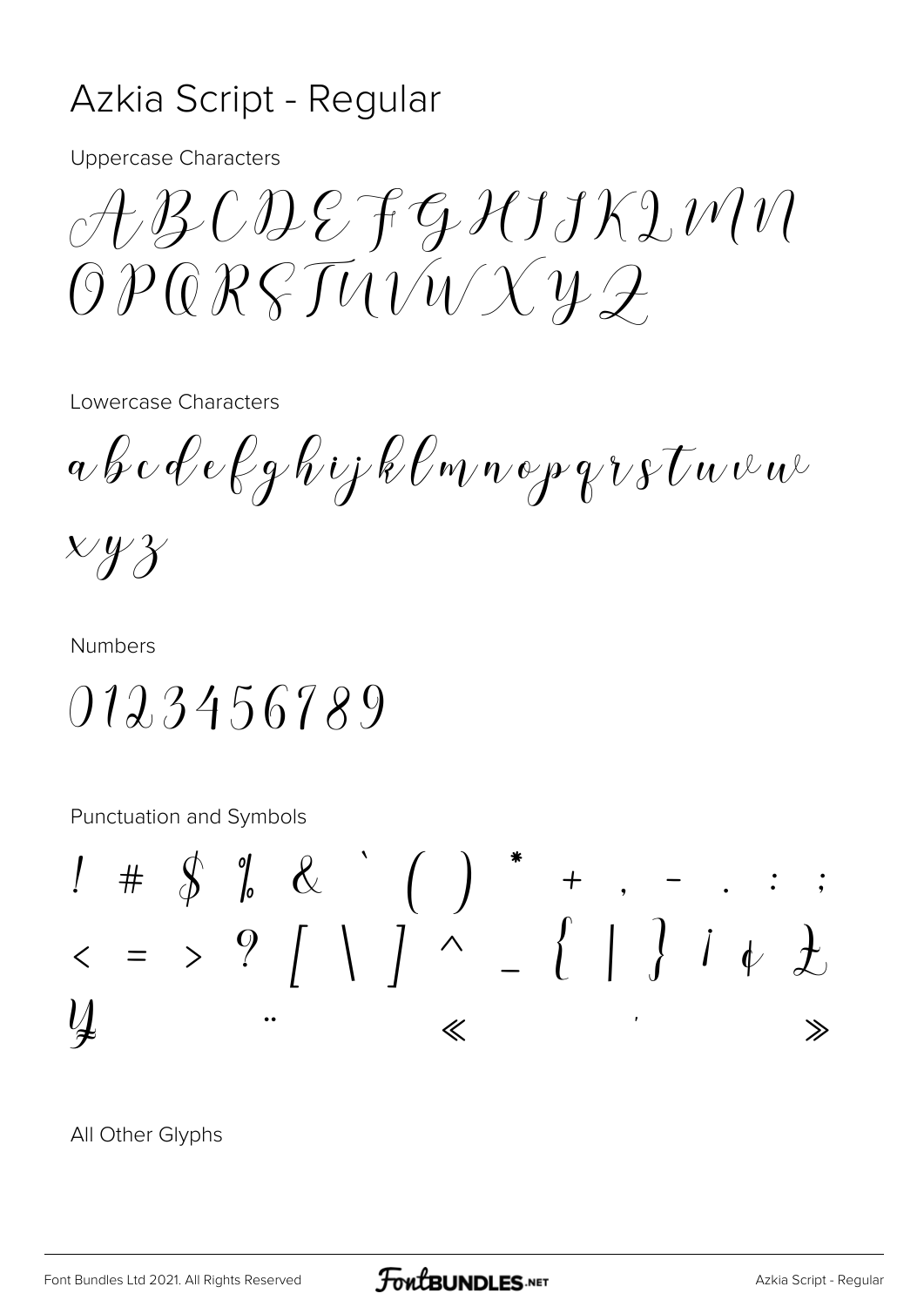AAAAAAACEE

 $\vec{J}$   $\vec{J}$   $\vec{J}$   $\vec{J}$   $\vec{D}$   $\vec{U}$  $\hat{\mathcal{G}}$   $\hat{\mathcal{G}}$  $\dot{O}$  $\tilde{O}$  $\hat{O}$  $\ddot{\theta}$  ×  $\dot{\theta}$   $\dot{\theta}$   $\dot{\theta}$  $\dot{O}$  $\hat{U}$  $\ddot{\mathcal{U}}$  $\dot{\mathcal{Y}}$   $\beta$  $\dot{q}$  $\dot{q}$  $\hat{q}$  $\ddot{q}$  $\tilde{q}$  $\dot{q}$  $\alpha$  è è è ë i i i  $\ddot{\iota}$  $\dot{\phi}$   $\dot{\theta}$   $\ddot{\theta}$   $\ddot{\theta}$  $\tilde{\boldsymbol{\eta}}$   $\phi$  $\dot{u}$  $\dot{u}$  $\hat{U}$  $\psi$  OE oc  $\check{S}$  .  $\check{y}$  $\ddot{\mathcal{Y}}$  $\dot{y}$   $\ddot{y}$  $\ddot{u}$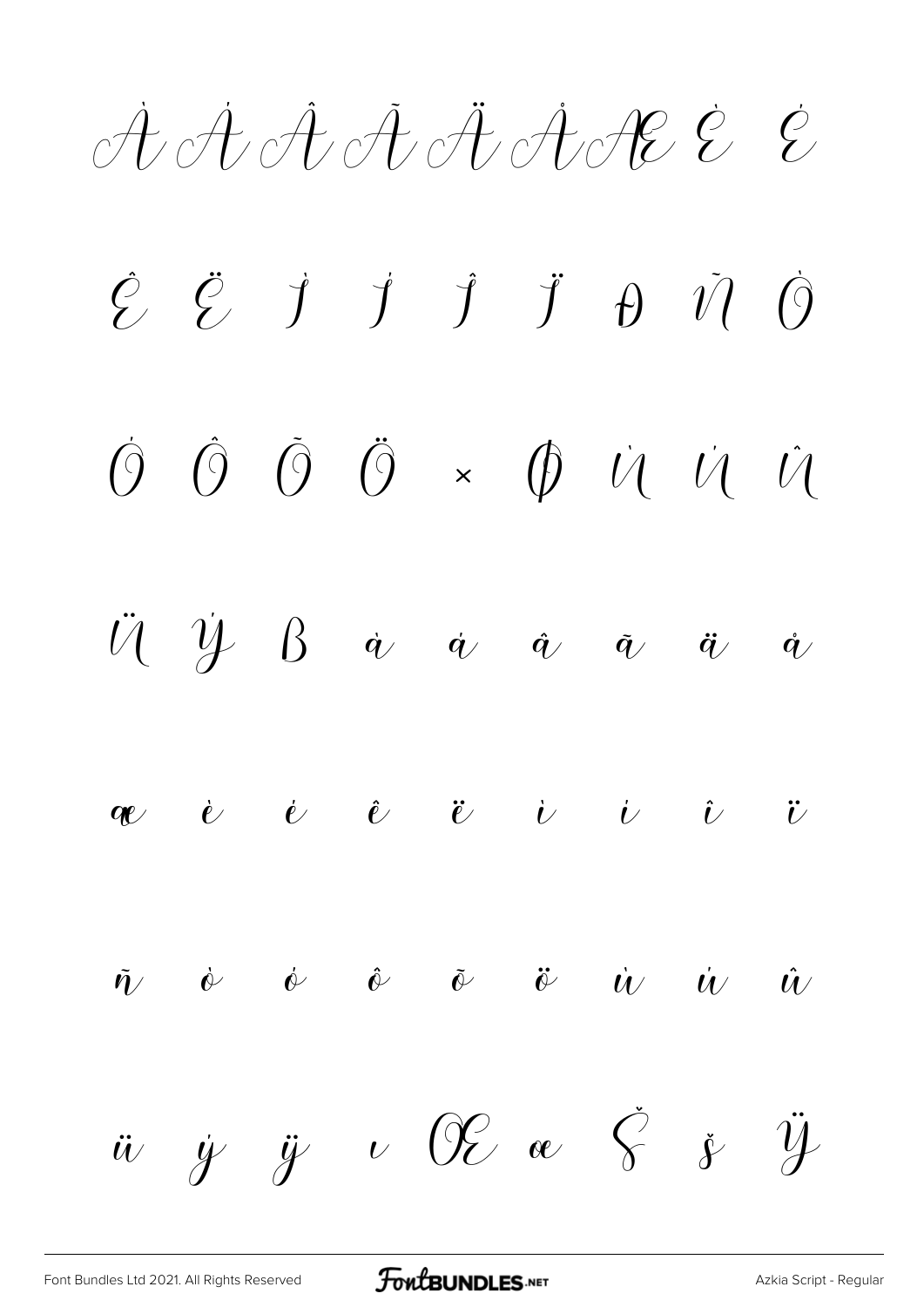$\dot{\mathcal{Z}}$   $\dot{\mathcal{Z}}$  . . . . . .

 $\cdot$  ",  $\cdot$  +  $\cdot$  +  $\cdot$  +  $\cdot$  +  $\cdot$  +  $\cdot$ 







 $\nu$  -  $\nu$  -  $\nu$  -  $\nu$  -  $\nu$  -  $\nu$  -  $\nu$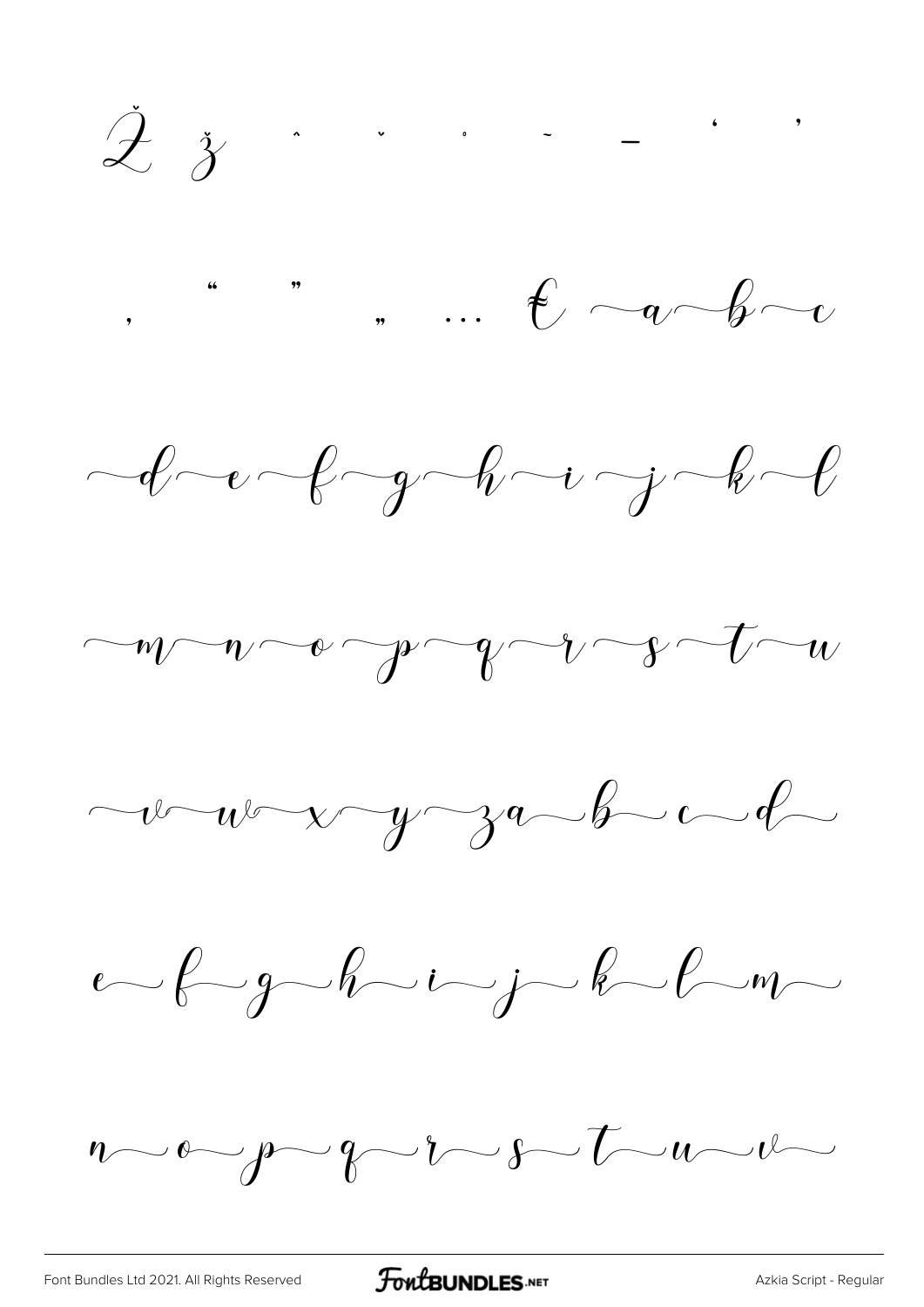$w-x-y-30$  s s s s s <u>i l l m r</u> i t n a Chill rit  $\begin{array}{ccc} \mathcal{C} & \mathcal{E} & \mathcal{J} & \mathcal{U} & \mathcal{J} & \mathcal{J} & \mathcal{V} & \mathcal{J} \end{array}$  $-9$  hij k ligt qui  $-3$  &  $2$   $-3$   $-3$   $-3$   $-3$   $-3$   $-3$   $-3$ 

[Font Bundles Ltd 2021. All Rights Reserved](https://fontbundles.net/) **FoutBUNDLES.NET** [Azkia Script - Regular](https://fontbundles.net/)